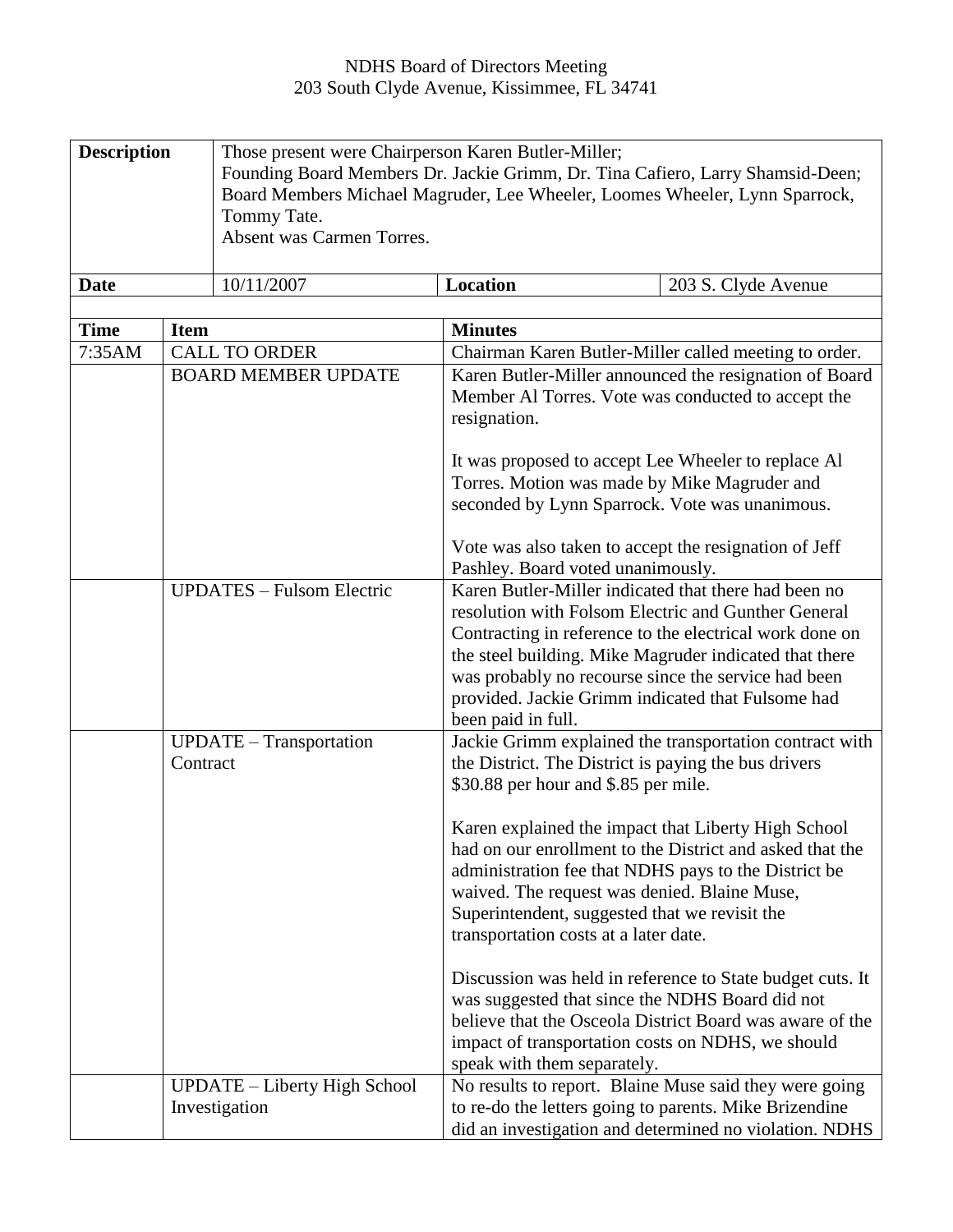|                                    | is obligated to inform our students of eligibility to play<br>sports at other schools. NDHS Athletic Director is |
|------------------------------------|------------------------------------------------------------------------------------------------------------------|
|                                    | requested to attend AD meetings.                                                                                 |
| <b>OUT OF FIELD TEACHERS &amp;</b> | Tina Cafiero provided out of field report to Board                                                               |
| <b>TEACHER/STAFF CONTRACTS</b>     | members. We have 3 teachers who are currently out of                                                             |
|                                    | field with ESOL. Motion to accept out of filed report.                                                           |
|                                    | Motion was seconded by Mike Magruder and accepted.                                                               |
|                                    |                                                                                                                  |
|                                    | Motion was made to accept the teacher and director                                                               |
|                                    | contracts. Lee Wheeler seconded motion.                                                                          |
|                                    |                                                                                                                  |
|                                    | Larry brought concern of legality and salary. He                                                                 |
|                                    | indicated that Abraham Guzman, janitor, could not live                                                           |
|                                    | on salary of contract.                                                                                           |
|                                    |                                                                                                                  |
|                                    | Jackie Grimm indicated that we did not know what                                                                 |
|                                    | Osceola County School District's teacher raises were                                                             |
|                                    | going to be this year since it was still under negotiation.                                                      |
|                                    |                                                                                                                  |
|                                    | Larry Shamsid-Deen indicated that teachers on the                                                                |
|                                    | Osceola District pay schedule. His concern was that the                                                          |
|                                    | administrators were not on the District schedule.                                                                |
|                                    |                                                                                                                  |
|                                    | Larry Shamsid-Deen questioned qualifications for                                                                 |
|                                    | administrative structure.                                                                                        |
|                                    |                                                                                                                  |
|                                    | Karen indicated that there had been much discussion                                                              |
|                                    | last year to get the administrative pay on the District                                                          |
|                                    | schedule. Tina reminded Board that only our teachers                                                             |
|                                    | are bound by the requirement of being on the same pay                                                            |
|                                    | scale salary as the District. Karen indicated that since                                                         |
|                                    | we have no contract with the District in reference to                                                            |
|                                    | administrative salaries, the Board cannot be out of                                                              |
|                                    | compliance. The administrative pay scale of the District                                                         |
|                                    | is simply a guideline, not anything else.                                                                        |
|                                    |                                                                                                                  |
|                                    | Larry argued that we are not mandated by the school                                                              |
|                                    | district, we are bound by the district requirement if we                                                         |
|                                    | use District guidelines.                                                                                         |
|                                    |                                                                                                                  |
|                                    | Karen countered that the District, in this case, was only                                                        |
|                                    | being used as a tool or guideline.                                                                               |
|                                    |                                                                                                                  |
|                                    | Larry argued the fairness of his pay raise. Karen                                                                |
|                                    | reminded him that the past conversation that the goal                                                            |
|                                    | was to get the Administrators on to the District pay                                                             |
|                                    | scale. Karen Butler-Miller also reminded Larry                                                                   |
|                                    | Shamsid-Deen that all this was doubling back on                                                                  |
|                                    | discussions previously held since he requested that the                                                          |
|                                    |                                                                                                                  |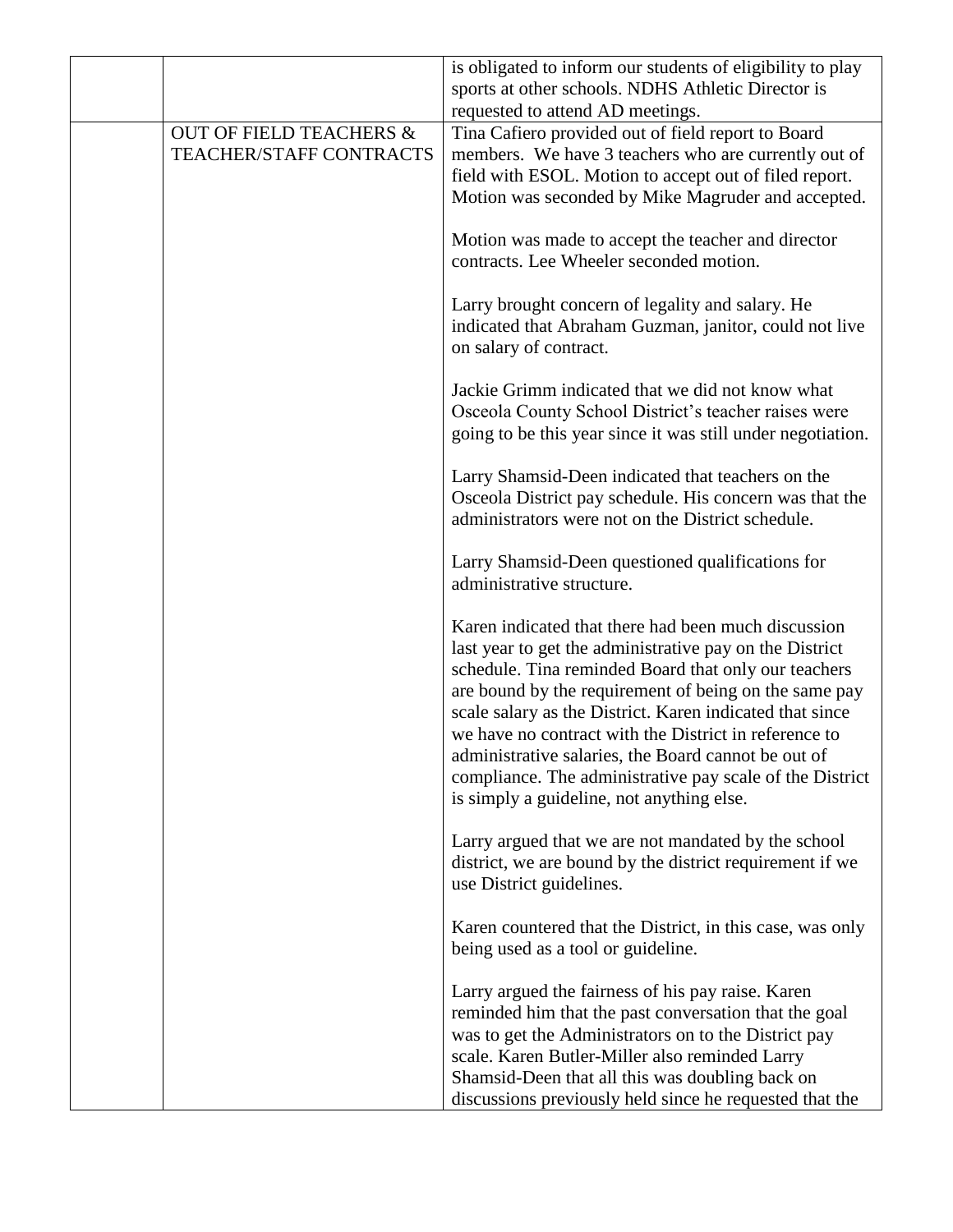| Board consider a tri-directorship at which time the<br>Board agreed that the business model being used was a<br>business model where two people are in charge and<br>share the responsibilities.                                                                                                                                                                                                                                                                                                                                                       |
|--------------------------------------------------------------------------------------------------------------------------------------------------------------------------------------------------------------------------------------------------------------------------------------------------------------------------------------------------------------------------------------------------------------------------------------------------------------------------------------------------------------------------------------------------------|
| Larry Shamsid-Deen claimed that he had never received<br>a contract from NDHS. Tina Cafiero had copies of all<br>Directors contracts including the four contracts that<br>Larry Shamsid-Deen had signed except the last one<br>which he had not yet signed.                                                                                                                                                                                                                                                                                            |
| Mike Magruder contended that issues with contracts are<br>legal. The issue of tying pay scale to requirements is not<br>an issue. The Board has the authority to make decisions.<br>Mike Magruder indicated that he supported the structure<br>of the school. He stated that if a person is not satisfied<br>with the contract presented, then the Board is faced with<br>the decision of terminating that person or not. If the<br>person does not think that a contract is fair then that<br>person has to make the decision to stay or not to stay. |
| Karen Butler Miller indicated that Larry Shamsid-Deen<br>had given a notice in writing that he was not satisfied<br>with the salary of his contract. Karen also indicated that<br>the Directors and Assistant Director produced a job<br>description based on what each person does.                                                                                                                                                                                                                                                                   |
| Larry Shamsid-Deen questioned if Directors could<br>terminate an employee.                                                                                                                                                                                                                                                                                                                                                                                                                                                                             |
| Lee Wheeler questioned Larry Shamsid-Deen about<br>where he felt that he should be on the contract.                                                                                                                                                                                                                                                                                                                                                                                                                                                    |
| Larry Shamsid-Deen indicated that his raise was .5%<br>whereas the Directors' raise was 8%.                                                                                                                                                                                                                                                                                                                                                                                                                                                            |
| Tina Cafiero restated the history of the salary discussion<br>to the Board which was to bring the Directors on to the<br>District's pay scale for Administrators. Since Larry<br>Shamsid-Deen was much closer to the scale than the<br>Directors, she explained, the raise appeared to be<br>different where in fact, the Directors and the Assistant<br>Director were all brought to step zero on the scale.                                                                                                                                          |
| Mike Magruder indicated that Tina Cafiero and Jackie<br>Grimm should be the ones to decide the value of an<br>employee. The Board should decide to terminate a<br>person.                                                                                                                                                                                                                                                                                                                                                                              |